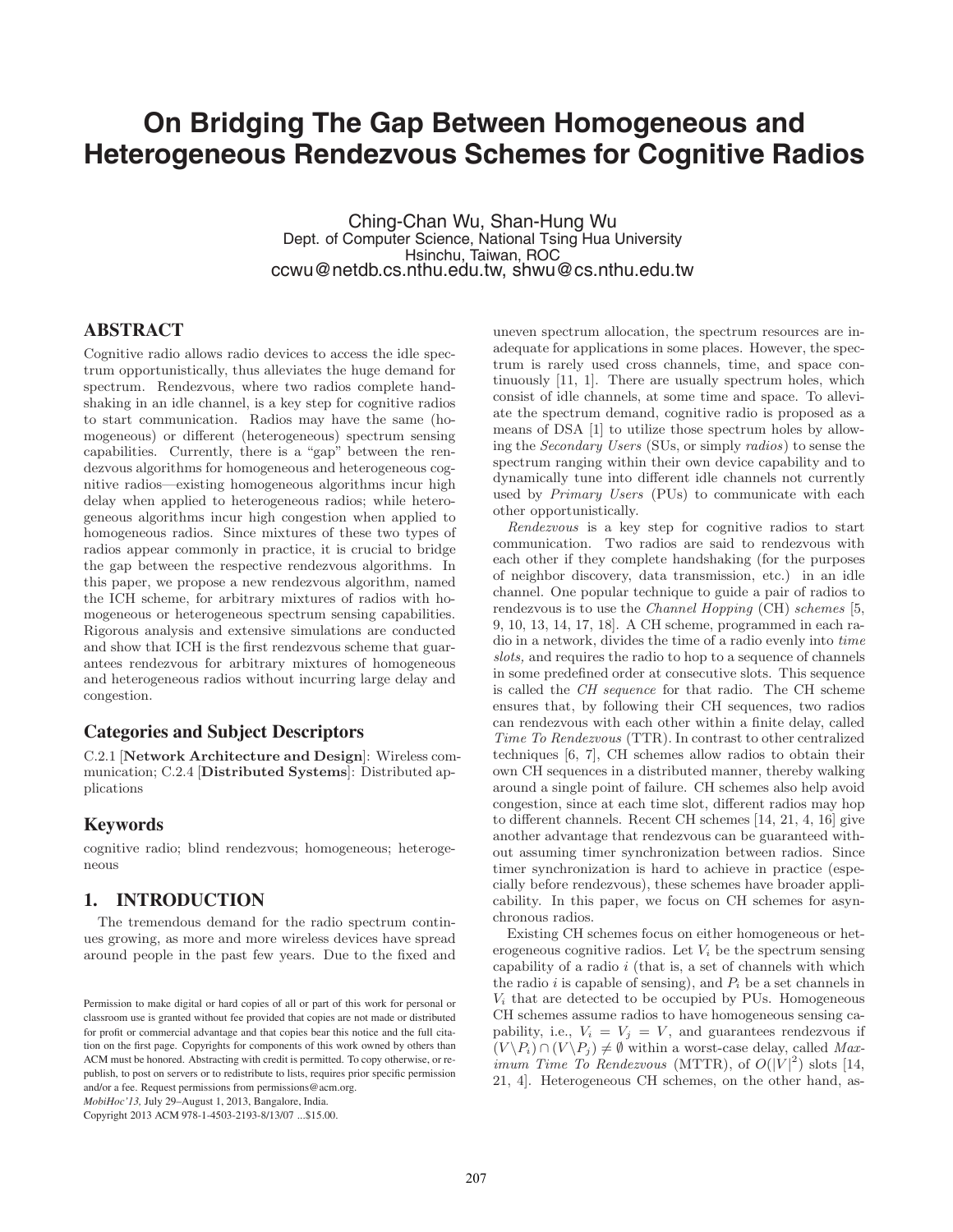sume  $V_i \neq V_j$  and guarantees rendezvous within  $O(|V_i||V_j|)$ MTTR [18, 19] if  $(V_i \backslash P_i) \cap (V_j \backslash P_j) \neq \emptyset$ .

We observe a "gap" between the homogeneous and heterogeneous CH schemes. Applying homogeneous schemes to heterogeneous radios results in either loss of the guarantee (if we let the CH scheme generate a CH sequence for radio i using  $V_i$  directly) or  $O(|U|^2)$  MTTR (if we let  $V_i = U$ for all i and regard channels in  $U\setminus V_i$  as occupied, where  $U, |U| \gg |V_i|$ , is the set of universal channels) which is too high to make the schemes feasible. Similarly, applying heterogeneous schemes to homogeneous radios either loses the rendezvous guarantee [18] or incurs serious congestion [19]. In real networks, mixtures of homogeneous and heterogeneous radios are common. For example, there may be radios from different troop/organizations in a network, and radios from the same troops/organization are likely to have the same spectrum sensing capabilities. It is crucial to have a new rendezvous technique that bridges the gap between homogeneous and heterogeneous CH schemes.

In this paper, we propose a new CH scheme, named the *Interlocking Channel Hopping* (ICH) scheme that guarantees rendezvous for arbitrary mixtures of homogeneous and heterogeneous radios. In addition, the ICH scheme is carefully designed to achieve two goals—minimizing the MTTR for heterogeneous radios and minimizing the level of congestion (called *load*, to be explained later) for homogeneous radios—that are currently conflicting due to the aforementioned gap.

To the best of our knowledge, the ICH scheme is the first CH scheme that guarantees rendezvous for both homogeneous and heterogeneous radios without incurring large delay and congestion. This study largely increases the practicability of CH schemes to real networks. Following summarizes our contributions:

- We identify a gap between the homogeneous and heterogeneous CH schemes and propose the ICH scheme that guarantees rendezvous between radios  $i$  and  $j$  as long as  $(V_i \backslash P_i) \cap (V_j \backslash P_j) \neq \emptyset$ , no matter  $V_i = V_j$  or  $V_i \neq V_j$ .
- The ICH scheme ensures  $O(|V|^2)$  MTTR when  $V_i =$  $V_i = V$ , which is the same as the shortest MTTR achieved by existing homogeneous schemes [14, 21, 4]. When  $V_i \neq V_j$ , the ICH scheme ensures  $O(|V_i||V_j|)$ MTTR, which is again as short as the best MTTR achieved by current heterogeneous scheme [18, 19].
- We study the degrees of congestion (denoted by *load*) for cognitive radios, and carefully design our scheme without incurring congestion. The simulation results show that the load of ICH is very close to the optimal load,  $E[load]_{opt} = \frac{1}{|D|}$ , as  $|V_i|$  is usually not small.
- The ICH scheme takes into account the clock shift between radios, therefore supports both synchronous and asynchronous environments.
- Extensive simulations are conducted and the results show that under various combination of radios, our scheme is either 10 times faster than extensions of existing homogeneous CH schemes, or incurs 50% lighter load than existing heterogeneous CH schemes.

The rest of this paper is organized as follows. In section 2, we formally define the problem and review a CH scheme

| Variable                                              | Description                                            |  |  |  |  |  |  |  |  |
|-------------------------------------------------------|--------------------------------------------------------|--|--|--|--|--|--|--|--|
| $c_x$                                                 | The channel numbered $x$                               |  |  |  |  |  |  |  |  |
| U                                                     | The set of universal channels                          |  |  |  |  |  |  |  |  |
| $V_i$                                                 | Device capability of radio $i$                         |  |  |  |  |  |  |  |  |
| $P_i$                                                 | The set of PU occupied channels that radio i           |  |  |  |  |  |  |  |  |
|                                                       | detects                                                |  |  |  |  |  |  |  |  |
| $start_i$                                             | The starting channel of $V_i$                          |  |  |  |  |  |  |  |  |
| $\begin{array}{c} t_i^{[x]} \\ S_i^{[x]} \end{array}$ | The $x^{th}$ time slot of radio i                      |  |  |  |  |  |  |  |  |
|                                                       | CH sequence of radio i in the $x^{th}$ round           |  |  |  |  |  |  |  |  |
| $s_i^{[x,0]}$                                         | The $y^{th}$ element in $S_i^{[x]}$ the $x^{th}$ round |  |  |  |  |  |  |  |  |
| $F_i$                                                 | The fixed subsequence of $S_i$                         |  |  |  |  |  |  |  |  |
| $R_i$                                                 | The rotating subsequence of $S_i$                      |  |  |  |  |  |  |  |  |
| $N_i$                                                 | The insurance subsequence of $S_i$                     |  |  |  |  |  |  |  |  |
| $k_i$                                                 | Rotating amount of $R_i$                               |  |  |  |  |  |  |  |  |
| $M_i$                                                 | The rotating subsequence of $N_i$                      |  |  |  |  |  |  |  |  |
| $B_i$                                                 | The insurance subsequence of $N_i$                     |  |  |  |  |  |  |  |  |
| $a_i$                                                 | Rotating amount of $M_i$                               |  |  |  |  |  |  |  |  |
| $b_i$                                                 | The insurance channel of $B_i$                         |  |  |  |  |  |  |  |  |
| D                                                     | The set of all radios.                                 |  |  |  |  |  |  |  |  |

**Table 1: Notation.**

that is relevant to our study. We then explain why minimizing the MTTR for heterogeneous radios and minimizing the load for homogeneous radios are conflicting goals in existing CH schemes, and propose the ICH scheme for these two goals in Section 3. Section 4 evaluates the performance of our proposals. In Section 5, we review existing works on rendezvous for cognitive radios. Finally, Section 6 concludes the paper.

#### **2. PRELIMINARIES**

In this section, we formally define the rendezvous problem. We also review state-of-the-art CH schemes. Table 1 lists the notations used throughout this paper.

## **2.1 Problem Definition**

Assume that the universal spectrum can be divided into a set  $U = \{c_0, c_1, \dots, c_{|U|-1}\}\$  of channels. Each radio i can sense a range of spectrum consisting of a set  $V_i$  =  ${c_x, c_{x+1}, \cdots, c_{x+|V_i|-1}}$  of continuous channels starting from  $c_x$  [12, 2, 8, 11, 1]. We denote  $c_x$  as  $start_i$ . Each channel in V*<sup>i</sup>* is either occupied by nearby Primary Users (PUs) or available for opportunistic usage, and we let  $P_i$  be the set of PU occupied channels that radio i detects. Two radios i and j are said to have *capability-overlap* if they can sense common channels, i.e.,  $V_i \cap V_j \neq \emptyset$ . The time of each radio *i* is divided evenly into *time slots*, denoted as  $t_i^{[0]}, t_i^{[1]}, \cdots$ . We do *not* assume any timer synchronization between radios. So given an index x, slots  $t_i^{[x]}$  and  $t_j^{[x]}$  of two radios i and j may have arbitrary shift in time. We say that two slots  $t_i^{[x]}$  and  $t_j^{[y]}$  have *time-overlap* if they overlap for an interval longer than half of a slot, as shown in Fig. 1.

We adopt the channel hopping scheme, where each radio hops to a channel at each time slot and waits for rendezvous with other radios. Specifically, given a Channel Hopping (CH) sequence  $S_i = [s_i^{[0]}, s_i^{[1]}, \dots],$  where  $s_i^{[x]} \in V_i$ , the radio *i* hops to channel  $s_i^{[0]}$  at slot  $t_i^{[0]}$ , and  $s_i^{[1]}$  at slot  $t_i^{[1]}$ , and so on.

**Definition 2.1** (Rendezvous)**.** Given a pair of capabilityoverlapping radios  $i$  and  $j$  in a network, the radios  $i$  and  $j$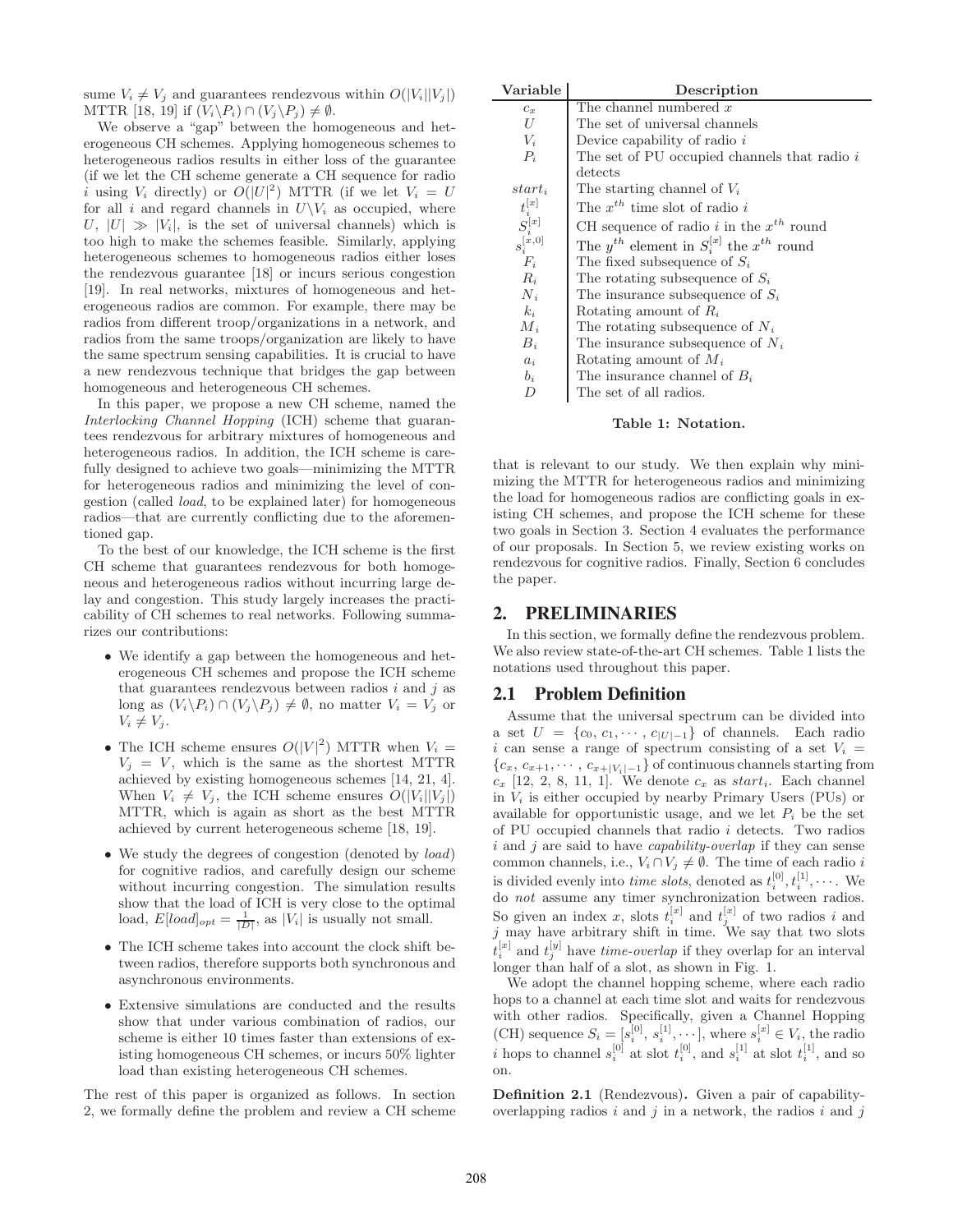

**Figure 1: Despite of the asynchronous timers, a slot of radio** i **must overlap with one slot of radio** j **over an interval (shaded) longer than half of a slot. For**  $\boldsymbol{\epsilon}$  example, the slot  $t_i^{[1]}$  is  $\boldsymbol{time\text{-}overlapping}$  with  $t_j^{[2]},$  but not with  $t_j^{[3]}$ .

rendezvous if  $s_i^{[x]} = s_j^{[y]} = c$  for some x, y, and c, where  $t_i^{[x]}$  time-overlaps with  $t_j^{[y]}$  and c is in both  $V_i \backslash P_i$  and  $V_j \backslash P_j$ .

Two radios are said to *rendezvous* if they hop to some common available channel at a pair of time-overlapping slots. We assume that the duration of a time slot is set long enough such that the handshaking (for, say, neighbor discovery or data transmission) can be done within half of a slot at which rendezvous takes place [5, 18].

We formally define our problem as follows:

**Problem 2.2.** Design a CH scheme such that a) given any pair of capability-overlapping radios  $i$  and  $j$  in a network. the scheme is able to return two CH sequences  $S_i$  and  $S_j$  and guarantee that by following  $S_i$  and  $S_j$  respectively, the radios i and j will rendezvous within finite delay (called *Time to Rendezvous*) as long as  $(V_i \backslash P_i) \cap (V_j \backslash P_j) \neq \emptyset$ ; and b) at any time slot, the number of radios which rendezvous on a particular channel should be minimized to avoid congestion.

Note that it is impossible for two radios to rendezvous if they have no available channels in common, e.g.,  $V_i \cap V_j = \emptyset$ or  $(V_i \backslash P_i) \cap (V_i \backslash P_j) = \emptyset$ .

To simplify the delay analysis, one common metric is the *Maximum Time to Rendezvous* (MTTR), which measures the maximum time (in number of slots) required for two radios to rendezvous. The shorter the MTTR the better.

## **2.2 State of the Arts**

Many CH schemes are proposed for the rendezvous problem, and can be generally classified into the homogeneous schemes [14, 21, 4] (which assume  $V_i = V_j$  for all radios i and j) and heterogeneous [16, 18, 19] schemes  $(V_i \neq V_j)$ . Next, we briefly summarize the HH scheme [19] as it provides some lemmas that are useful to our study.

To start, we need to extend the notation for a CH sequence first. A CH sequence  $S_i = [s_i^{[0]}, s_i^{[1]}, \cdots]$  can be partitioned evenly into *rounds*  $S_i^{[x]} = [s_i^{[x,0]}, s_i^{[x,1]}, \cdots, s_i^{[x,|S_i^{[x]}|]}],$  where  $s_i^{[x,y]}$  denotes the  $y^{th}$  element in the  $x^{th}$  round, as shown in Fig. 2. Note that  $s_i^{[x,y]} = s_i^{[x \cdot |S_i^{[x]}|+y]}$ .

In the HH scheme, we partition  $S_i$  into rounds of length 3:

$$
s_i^{[x,y]} = \left\{ \begin{array}{ll} f_i^{[x]}, & y = 0, \\ r_i^{[x]}, & y = 1, \\ n_i^{[x]}, & y = 2, \end{array} \right.
$$



**Figure 2: An example CH sequence.** S*<sup>i</sup>* **is divide** into the *fixed*  $F_i$ , *rotating*  $R_i$ , and *insurance*  $N_i$  sub**sequences.**



**Figure 3:** Rounded fixed sequences  $F_i$  and  $F_j$  with a  $\textbf{common available channel}$  c, where  $|F_i^{[x]}| = 3$ ,  $|F_j^{[x]}| = 3$  $5. \textbf{ The MTTR is bounded by } O(|F_i^{[x]}||F_j^{[x]}|) \textbf{ time slots.}$ 

and denote the three elements in each round x,  $f_i^{[x]}$ ,  $r_i^{[x]}$ ,  $n_i^{[x]}$ , respectively. This effectively divide  $S_i$  into three subsequences, namely the *fixed sequence*  $F_i = [f_i^{[0]}, f_i^{[1]}, \cdots],$  *rotating sequence*  $R_i = [r_i^{[0]}, r_i^{[1]}, \cdots]$ , and *insurance sequence*  $N_i = [n_i^{[0]}, n_i^{[1]}, \cdots]$  (see Fig. 2).

The fixed sequence  $F_i$  is further partitioned into rounds  $F_i^{[x]} = [f_i^{[x,0]}, f_i^{[x,1]}, \cdots, f_i^{[x,|F_i^{[x]}|-1]}].$  Let  $|F_i^{[x]}|$  be the least prime number larger than  $|V_i|$ . The HH scheme assigns channels to F*<sup>i</sup>* by

$$
f_i^{[x,y]} = \begin{cases} v_i^{(y)}, & x = 0 \text{ and } y < |V_i|, \\ \text{ an arbitrary element of } V_i, & x = 0 \text{ and } y \ge |V_i|, \\ f_i^{[x-1,y]}, & \text{otherwise,} \end{cases}
$$

where  $v_i^{(y)}$  is the  $y^{th}$  element in  $V_i$  (indexed from 0). An example is shown in Fig. 3. Notice that if  $|V_i|$  is a prime already, then  $|F_i^{[x]}|$  needs to be the next prime number.

The rotating sequence  $R_i$  is also partitioned into rounds  $R_i^{[x]} = [r_i^{[x,0]}, r_i^{[x,1]}, \cdots, r_i^{[x,|R_i^{[x]}|-1]}].$  Let  $|R_i^{[x]}| = |F_i^{[x]}|,$ the least prime larger than  $|V_i|$ . The HH scheme assigns channels to R*<sup>i</sup>* by

$$
r_i^{[x,y]}=f_i^{[(-x\cdot k_i+y)\bmod |R_i^{[x]}|]},
$$

where  $k_i = (start_i \mod (|R_i^{[x]}|-1)) + 1$ . Basically, elements in  $R_i^{[x]}$  are rotated  $k_i$  slots forward to produce the next round  $R_i^{[x+1]}$ . An example is shown in Fig. 4. Notice that  $r_i^{[x,y]}$ and  $r_i^{[x+1,y]}$  must be different since  $1 \leq k_i \leq |R_i^{[x]}| - 1$ . Finally, all slots of the insurance sequence  $N_i$  are filled in the starting channel start*i*.

The authors of the HH scheme give the following lemmas:

**Lemma 2.3.** *Let* p *be a prime and* m *be an integer coprime with* p. Then for any d, the integers  $d, d + m, d +$  $2m, \cdots, d+(p-1)m$  are all distinct under modulo-p arith*metic.*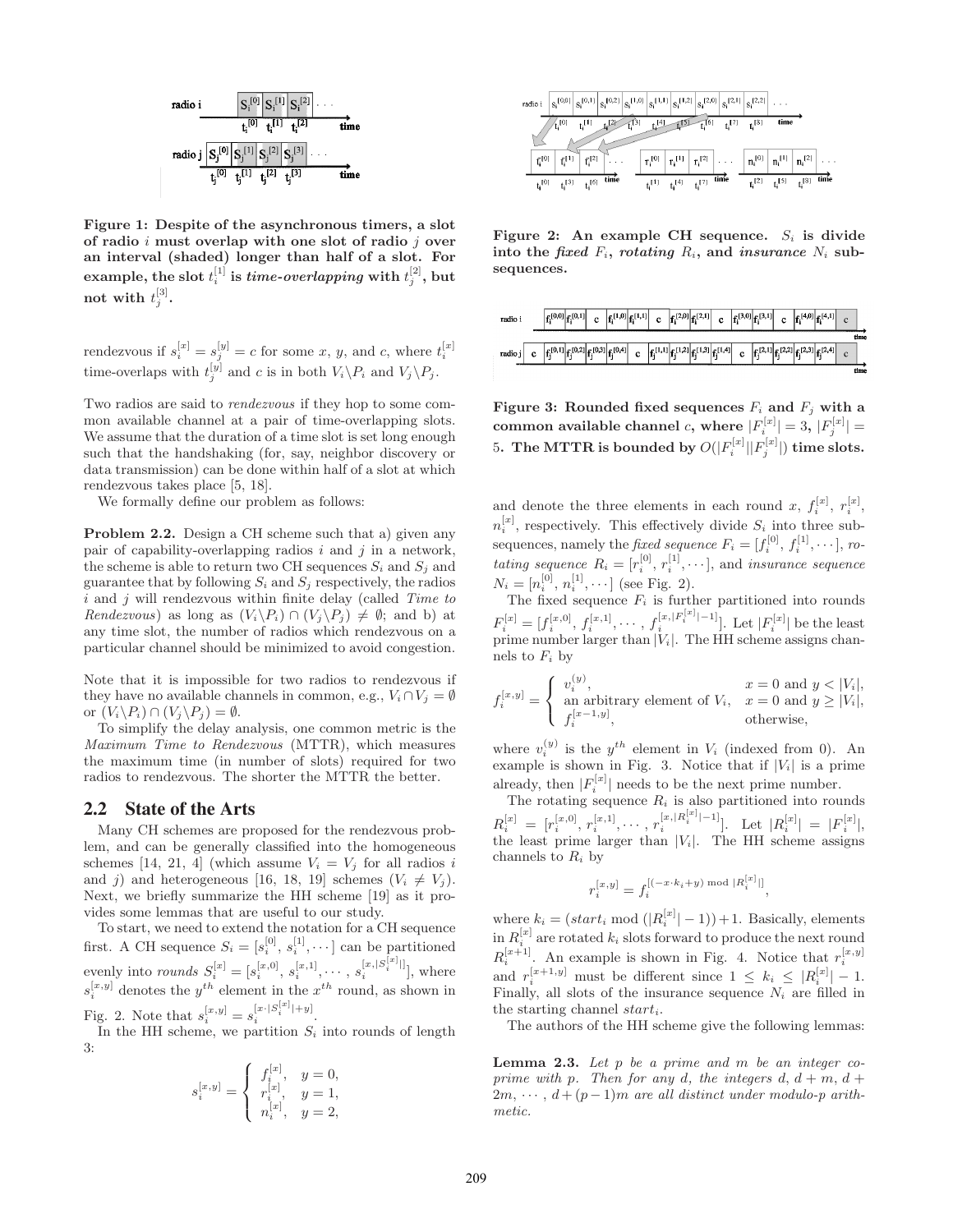

**Figure 4:** Rounded rotating sequences  $R_i$  and  $R_j$ with a common available channel *c*, where  $|R_i^{[x]}|$  =  $|R_j^{[x]}| = 3$ ,  $k_i = 1$ , and  $k_j = 2$ . The MTTR is bounded  $\mathbf{b}$ **y**  $O(|R_i^{[x]}||R_j^{[x]}|)$  time slots.

Consider two radios i and j,  $(V_i \backslash P_i) \cap (V_j \backslash P_j) \neq \emptyset$ , and two CH sequences  $S_i$  and  $S_j$  adopted by i and j respectively having the same round length.

**Lemma 2.4.** *Given that*  $S_i$  *and*  $S_j$  *have the fixed sequences*  $F_i$  *and*  $F_j$  *respectively and slots in*  $F_i$  *and*  $F_j$  *are timeoverlapping. The MTTR between radios* i *and* j *is bounded by*  $O(|V_i||V_j|)$  *if*  $|F_i^{[x]}| \neq |F_j^{[x]}|$ .

**Lemma 2.5.** *Given that*  $S_i$  *and*  $S_j$  *have the rotating sequences*  $R_i$  *and*  $R_j$  *respectively and slots in*  $R_i$  *and*  $R_j$  *are time-overlapping. The MTTR between* i *and* j *is bounded by*  $O(|V_i||V_j|)$  if  $|R_i^{[x]}| = |R_j^{[x]}|$  and  $k_i \neq k_j$ .

Based on the above lemmas, the author further show that the HH scheme guarantees rendezvous for  $i$  and  $j$  despite of their clock shift, and the MTTR is always bound by  $O(|V_i||V_j|)$ . Interested reader may refer to [19] for the proofs and detailed discussions. It is important to note that Lemmas 2.4 and 2.5 are applicable to CH sequences generated by any other scheme.

# **3. RENDEZVOUS FOR HOMO AND HET-ERO RADIOS**

In this section, we demonstrate the gap between existing homogeneous and heterogeneous CH schemes and then propose a new rendezvous algorithm, named the Interlocking Channel Hopping (ICH) scheme.

## **3.1 The Gap**

Existing homogeneous CH schemes incur high delay when applied to heterogeneous radios. At the same time, heterogeneous CH schemes result in severe congestion when applied to homogeneous radios.

To see this, consider the homogeneous CH schemes first, which assume  $V_i = V_j = V$  and give  $O(|V|^2)$  MTTR. When  $V_i \neq V_j$ , homogeneous schemes lose guarantee for rendezvous. One extension to these schemes to ensure rendezvous is to let  $V_i = U$  for all i, and those channels in  $U\setminus V_i$  as PU occupied (in  $P_i$ ). However, this leads to  $O(|U|^2)$  MTTR, which is unlikely to be acceptable for most of applications as  $|U| \gg |V_i|$ .

To see the problems of heterogeneous schemes, we need to measure the degree of congestion, called *load*, incurred by a CH scheme first.

**Definition 3.1** (Channel Load)**.** The *channel load* of a channel c is defined as  $load_{ch}(c) = \max_{i \in D} \delta(i, t)/|D|$ , where D is the set of all radios and  $\delta(i, t)$  is an indicating function that equals to1 if a radio  $i$  hops to  $c$  at  $t$ , otherwise 0.

The load*ch*(c) is the proportion of maximum number of radios that hop to c at the same time to the total number of radios, which indicates the degree of congestion of a channel. A CH scheme should result in a low channel load for all c. However,  $load_{ch}(c)$  is dependent with both device capabilities and CH sequences. To distinguish the load incurred by capabilities and by CH scheme, we give the following definitions:

**Definition 3.2** (Capability Load)**.** The *capability load* of a set of radios *D* is defined as  $load_{cap} = \max_{c} \sum_{V_i} \lambda(i, c)/|D|$ , where  $V_i$  is the capability of radio i, and  $\lambda(i, c)$  is an indicating function that equals to 1 if  $c \in V_i$ , otherwise 0.

The load*cap* is the proportion of maximum number of radios capable of sensing the same channel to the total number of radios, which indicates the degree of congestion in the worst. Note that  $load_{ch}(c) \leq load_{cap}$  for all c, and  $load_{ch}(c*) = load_{cap}$  when  $c*$  is sensible to the most radios and all these radios hop to  $c*$  at the same time.

**Definition 3.3** (Load)**.** The *load* incurred by a CH scheme is defined as  $load = \max_c load_{ch}(c)/load_{cap}$ .

The load is the proportion of the maximum channel load to the capability load, which measures the degree of congestion incurred by a CH scheme. Note that a high load does not always imply a high channel load. For example, given a set of heterogeneous radios where the capability-overlaps between these radios are evenly distributed among the radio spectrum, we have a low load*cap*. Clearly, congestion does not occur even when *load* is high, as  $load_{ch}(c) \leq load_{cap}$ for all c. However, the load is good a measurement of congestion for the networks having high load*cap* (e.g., network consisting of homogeneous radios mostly, where load*cap* is close to the highest 1). In this case, a large number of radios may crowd into a channel, and a high load implies a high channel load (congestion). A CH scheme should keep a low load when load*cap* is high.

In the following, we focus on homogeneous environments where  $load_{cap} = 1$ . Most homogeneous CH schemes proposed recently [21, 4] give a balanced load across channels. For example, the JS scheme [14] spreads out the rendezvous opportunities uniformly over the device capability V and time, thus it has an optimal expected load,  $E[load]_{opt}$  =  $E[\max_c load_{ch}(c)] = E[load_{ch}(c)] = [\sum_{k=0}^{|D|} {|\nu| \choose k} \cdot k \cdot (\frac{1}{|V|})^k (1 \frac{1}{|V|}$ )<sup>|D|−k</sup>]/|D| =  $\frac{1}{|V|}$ , where k is the number of radios hop to channel c in a slot and  $\frac{1}{|V|}$  is the probability that a radio hop to channel c in a slot.

When applied to homogeneous environments, some heterogeneous CH schemes [18, 16] lose guarantee for rendezvous. The HH scheme [19], although guaranteeing rendezvous between homogeneous radios, incurs a very high load. This is because that with HH homogeneous radios rely on their insurance sequences to rendezvous with each other, and the starting channel in V (i.e., start*i*, which is the same for all i here) is the only channel in these insurance sequences (see Section 2.2). Specifically, the HH scheme has the expected load  $E[load]_{HH} = E[\max_{c}load_{ch}(c)] = E[load_{ch}(start_{i})] = \frac{2}{3} \cdot \frac{1}{|V|} + \frac{1}{3} \cdot 1 = \frac{|V|+2}{3|V|}$ , as a) *start<sub>i</sub>* is the channel with the highest channel load; b) each CH sequence has the round length 3, implying that at a time slot, there are two-third of the radios that hop to channels in the fixed and rotating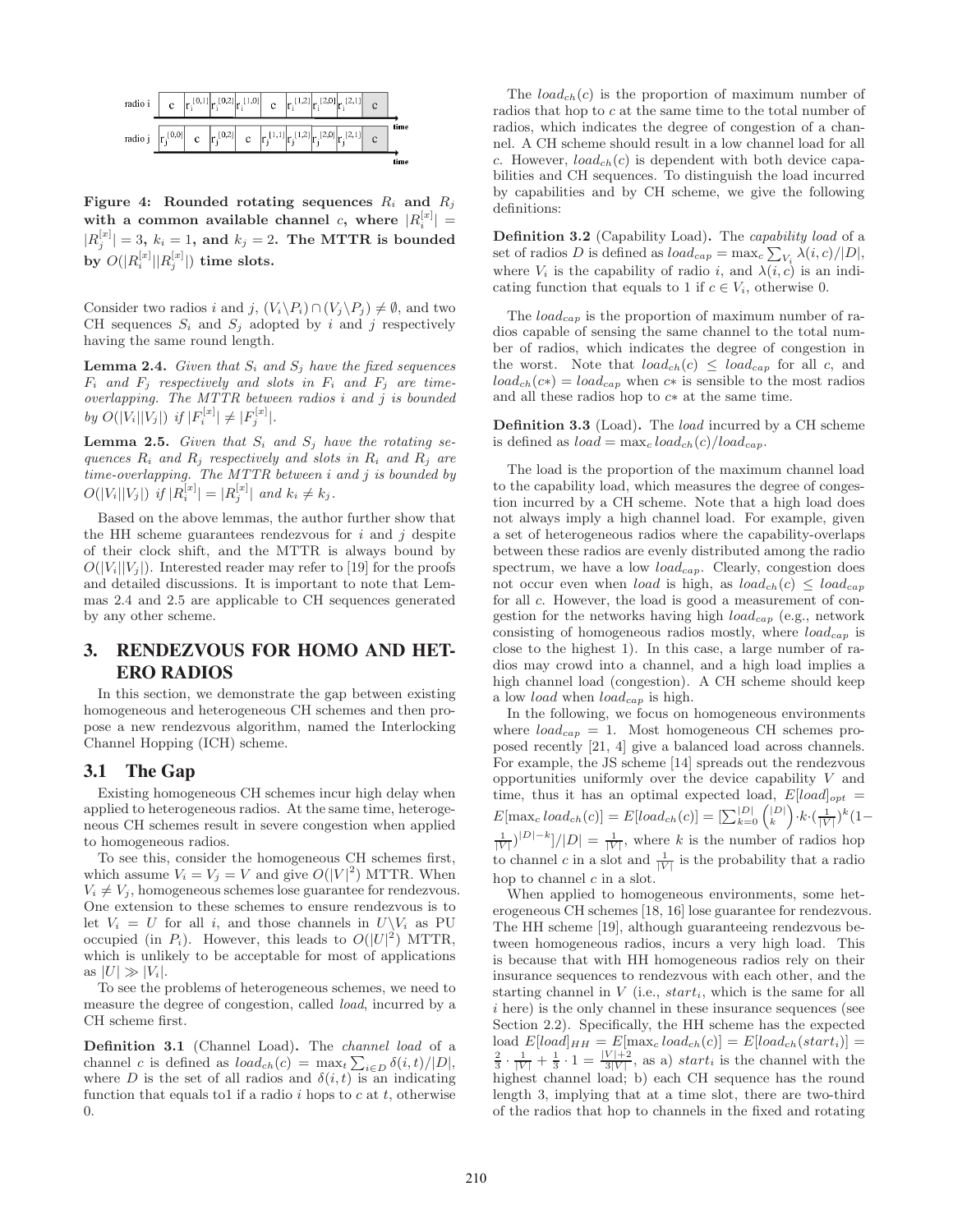sequences, and one-third of the radios to start*<sup>i</sup>* in the insurance sequences; c) the fixed and rotating sequences have an optimal load  $\frac{1}{|V|}$  as in JS [14], while the in the insurance sequence has the worst load 1. As we can see, since  $\frac{|V|+2}{3|V|} > \frac{1}{3}$ , this heterogeneous scheme leads more than  $\frac{|D|}{3}$  radios to hop to the starting channel at the same time, results in serious congestion when  $|D|$  is large.

It turns out that minimizing the MTTR for heterogeneous radios and minimizing the load for homogeneous radios are two conflicting goals in state of the arts. This severely limits the practicability of CH schemes, as mixtures of homogeneous and heterogeneous radios are common in real networks.

#### **3.2 Interlocking Channel Hopping Scheme**

In this subsection, we propose a new scheme, called *Interlocking Channel Hopping* (ICH) scheme, that minimizes MTTR and congestion for both homogeneous and heterogeneous radios.

The ICH is defined as follows. We partition  $S_i$  into rounds of length 5:

$$
s_i^{[x,y]} = \left\{ \begin{array}{ll} f_i^{[x]}, & y = 0, \\ f_i^{[x]}, & y = 1, \\ f_i^{[x]}, & y = 2 \\ r_i^{[x]}, & y = 3, \\ r_i^{[x]}, & y = 3, \\ n_i^{[x]}, & y = 4, \end{array} \right.
$$

By repeating the channel in the first three slots, we divide  $S_i$  into three subsequences, namely the *fixed sequence*  $F_i =$  $[f_i^{[0]}, f_i^{[1]}, \cdots],$  *rotating sequence*  $R_i = [r_i^{[0]}, r_i^{[1]}, \cdots],$  and *insurance sequence*  $N_i = [n_i^{[0]}, n_i^{[1]}, \cdots]$ . The  $F_i$  and  $R_i$ have the same settings as in the HH scheme. However, N*<sup>i</sup>* is further partitioned into rounds  $N_i^{[x]} = [n_i^{[x,0]}, n_i^{[x,1]}, \cdots,$  $n_i^{[x,|N_i^{[x]}|-1]}$ . Let  $U = \{0, 1, ..., |N_i^{[x]}|-1\}$  be the set of slots in a round. We employ the optimal cyclic quorum algorithm [15] to construct a cyclic quorum  $Q_i$ ,  $Q_i \subseteq U$  and  $Q_i \neq \emptyset$ , for radio i.

**Definition 3.4** (Coterie)**.** Let X be a set of nonempty subsets of U. We call X an coterie iff for all  $Q, Q' \in X$ ,  $Q \cap Q' \neq \emptyset$ .

**Definition 3.5** (Cyclic Set). Given an integer l, where  $0 \leq$  $l \leq |N_i^{[x]}| - 1$ . Let Q be a subset of U. We call  $C_l(Q)$  and l-cyclic set of Q iff  $C_l(Q) = \{(q + l) \text{ mod } |N_i^{[x]}| : \forall q \in Q\}.$ 

For convenience, we denote a group of cyclic set as  $C(Q)$  =  $\{C_l(Q): \forall l\}.$ 

**Definition 3.6** (Cyclic Quorum System). Let  $X = \{Q_0, Q_1,$  $\cdots$ } be a set of nonempty subsets of U. We call X an cyclic quorum system iff the set of sets  $C(Q_0) \cup C(Q_1) \cup ...$  is a coterie.

We call elements of  $X$  the cyclic quorums. By Definition 3.6, we have the following theorem.

**Theorem 3.7.** *Given two insurance sequences*  $N_i$  *and*  $N_j$ *,* and some cyclic quorums  $Q_j$  and  $Q_j$  defined for  $N_i^{[x]}$  and  $N_j^{[x]}$  respectively. Despite of clock shift between radios i and  $j$ , in each round  $N_i^{[x]}$  (or  $N_j^{[x]}$ ) there must exists a pair of *slots from* Q*<sup>j</sup> and* Q*<sup>j</sup> that are time-overlapping with each other if*  $|N_i^{[x]}| = |N_j^{[x]}|$ .

| radio       | ь |    | v, | $ m_i^{[0,0]} m_i^{[0,1]} $ |                  | $b_i$       | $m^{[0.2]}$ |    |    | $b_i$ | $ m_i^{[1,0]} m_i^{[1,1]} $ |              | . 11.27 |              |
|-------------|---|----|----|-----------------------------|------------------|-------------|-------------|----|----|-------|-----------------------------|--------------|---------|--------------|
| radio<br>D, |   | b, |    | $ m^{[0,0]} m^{[0,1]} $     | $\boldsymbol{b}$ | $n^{[0,2]}$ | b,          | ь, | b, |       | $ m_1^{[1,0]} m_1^{[1,1]} $ | $ m^{[1,2]}$ |         | time<br>time |

**Figure 5:** Example insurance sequences  $N_i$  and  $N_j$  of  $\textbf{ICH} \textbf{ scheme, where } |N_i^{[x]}| = |N_j^{[x]}| = 7, \ Q_i = Q_j = 0$  $\{0, 1, 2, 5\}$ , and  $|M_i| = |M_j| = 3$ .  $B_i$  and  $B_j$  will have **time-overlaps every round.**

In the ICH scheme,  $N_i$  is divided into two subsequences, namely *sub-rotating sequence* M*<sup>i</sup>* and *sub-insurance sequence*  $B_i$ . Let  $b_i$  be an arbitrary channel in  $V_i$  chosen by radio  $i$ , called the *insurance channel*. We define  $N_i$  as follows:

$$
N_i^{[x,y]}=\left\{\begin{array}{ll}m_i,&y\notin Q_i,\\ b_i,&y\in Q_i,\end{array}\right.
$$

where  $M_i = [m_i^{[0]}, m_i^{[1]}, \cdots],$  and  $B_i = [b_i, b_i, \cdots].$  The sub-rotating sequence  $M_i$  is further partitioned into rounds  $M_i^{[x]} = [m_i^{[x,0]}, m_i^{[x,1]}, \cdots, m_i^{[x,|M_i^{[x]}|]}].$  Let  $|M_i^{[x]}|$  be  $|N_i^{[x]}|$  - $|Q_i|$ . The ICH scheme assigns channels to  $M_i$ <sup>*i*</sup> by

$$
m_i^{[x,y]} = \begin{cases} v_i^{(y)}, & x = 0 \wedge y < |V_i|, \\ m_i^{[x-1,(y+|R_i^{[x]}|-a_i) \bmod |R_i^{[x]}|]}, & x \neq 0 \wedge y < |R_i^{[x]}|, \\ v_i^{(x \bmod |V_i|)}, & \text{otherwise}, \end{cases}
$$

where  $v_i^{(y)}$  is the  $y^{th}$  element in  $V_i$  (indexed from 0) and  $a_i$ is the rotating amount of  $M_i^{[x]}$ . Basically, we fill  $B_i$  with  $b_i$ , and  $M_i^{[x]}$  is similar to the rotating sequence  $R_i^{[x]}$ , except that the rotating amount a*<sup>i</sup>* of is determined by the insurance channel  $b_i$ , i.e.,  $a_i = b_i \pmod{(|M_i^{[x]}| - 1)} + 1$ . An example is shown in Fig. 5. We let  $|N_i^{[x]}|$  be a prime number such that  $|N_i^{[x]}| - |Q_i| \geq |R_i^{[x]}|$ , and employ the optimal cyclic quorum algorithm [15] to construct  $N_i^{[x]}$ , that we put  $B_i$  in the quorum positions  $Q_i$ . Due to the space limitation, we do not discuss the construction of cyclic quorum systems here. Interested reader may refer to [15].

Theorem 3.7 guarantees that there are time-overlapping slots between  $B_i$  and  $B_j$ . With insurance sequences  $N_i$  and  $N_i$ , two radios will rendezvous at either the time-overlaping slot pair (denoted by  $(B_i, B_j)$ ) if they choose the same insurance channel, or otherwise at the  $(M_i, M_j)$ ,  $(M_i, B_j)$ , or  $(B_i, M_j)$  pairs using Lemma 2.5.

However, the problem is how to choose the insurance channel  $b_i$ . Considering two radios i and j with  $|F_i^{[x]}| = |F_j^{[x]}|$ and  $start_i = start_j$ , as  $V_i$  and  $V_j$  may still be different,  $V_i$  needs to pick  $b_i$  such that  $b_i \in V_i \cap V_j$  *without knowing*  $V_j$  *in advance*, and vise versa for  $V_j$  to pick  $s_j$ . We let  $p = |F_i^{[x]}| = |F_j^{[x]}|$  and  $q_i$  ( $q_j$ ) be the largest prime number that smaller than  $|V_i|$  ( $|V_j|$ ). As we know that  $|F_i^{[x]}|$  is the least prime number that larger than  $|V_i|$ , we have  $q_i = q_j = q$ and  $q < |V_i|, |V_j| < p$  given  $|F_i^{[x]}| = |F_j^{[x]}|$ . Hence,  $V_i$  can be sure that  $[start_i, start_i + q_i - 1] \subseteq V_i \cap V_j$  and can pick any element in  $[start_i, start_i + q_i - 1]$  as  $b_i$ . Similarly  $V_j$ can pick  $b_j$  from [start<sub>i</sub>, start<sub>i</sub> +  $q_j$  – 1].

Finally, the ICH scheme assigns the insurance channel to the sub-insurance sequence. Note that, b*<sup>i</sup>* cannot be selected from occupied channels by PUs, i.e.,  $b_i \in (V_i \backslash P_i)$ . Accord-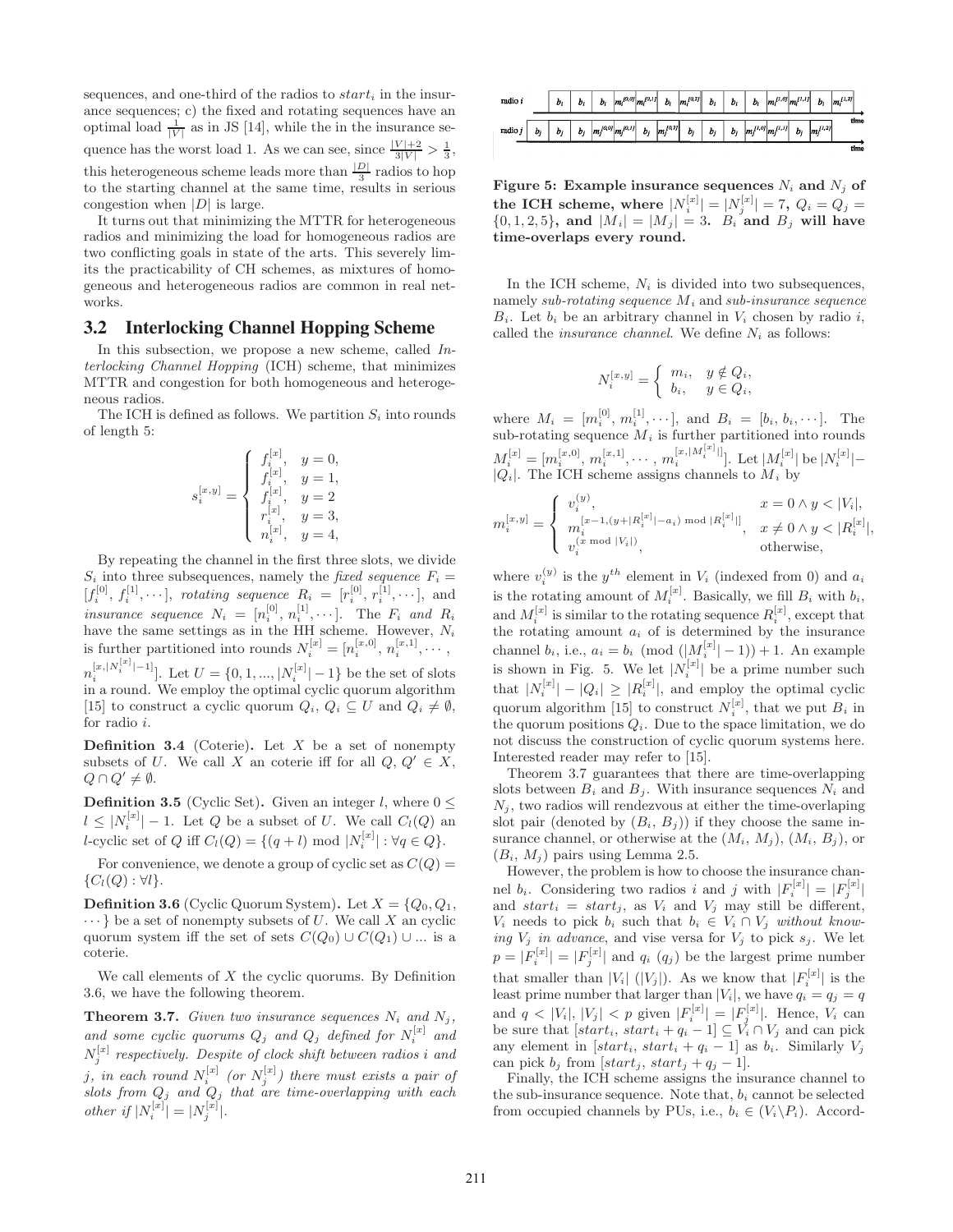

**Figure 6: Each round of a CH sequence** S*<sup>i</sup>* **of the ICH scheme is partitioned into three consecutive** F*i***s fol**lowed by a  $R_i$  and a  $N_i$ . In terms of time-overlapping **slots, the shifts between two CH sequences range from 0 to 4 slots.**

ingly, we allow radios to use different insurance channels even when  $start_i = start_j$ , thereby avoiding homogeneous radios crowding into the the same channel.

#### **3.3 Minimizing Delay**

Next, we verify that the MTTR of ICH is  $O(|V_i||V_j|)$  for heterogeneous radios and  $O(|V|^2)$  for homogeneous radios. Firstly, let's discuss the MTTR using the time-overlapping slots between  $N_i$  and  $N_j$ . Considering two radios i and j with  $|F_i^{[x]}| = |F_j^{[x]}|$  and  $start_i = start_j$ , we discuss two cases: 1)  $b_i = b_j$ , 2)  $b_i \neq b_j$ .

- Case 1: By Theorem 3.7, when  $|N^{[x]}| = |N_i^{[x]}| =$  $|N_j^{[x]}|$ , there is at least one time-overlapping in a round  $(|N^{[x]}|)$  slots) between  $B_i$  and  $B_j$ , and i and j rendezvous as  $b_i = b_j$ . By [15], we have  $|N_i^{[x]}| \leq 2|R_i^{[x]}|$  =  $O(|V_i|)$ , that is, the MTTR of this case is  $O(|V_i|)$ .
- Case 2:  $b_i \neq b_j$  implies  $a_i \neq a_j$ . If  $M_i$  time-overlaps  $M_j$  entirely, by Lemma 2.5, the MTTR is  $O(|M_i^{[x]}|)$  $|M_j^{[x]}|$ )=O(|V<sub>i</sub>||V<sub>j</sub>|). Otherwise, considering the timeoverlapping pair  $(M_i, B_j)$ , by Lemmas 2.3 and 2.5,  $b_j$ will meet all different channels in  $M_i$  and  $b_j \in V_i$ , thus  $i$  and  $j$  will rendezvous in  $O(|M_i^{[x]}||N_j^{[x]}|) = O(|V_i||V_j|)$ slots, vise versa for time-overlapping pair  $(B_i, M_j)$ .

**Theorem 3.8.** *Given that two radios* i *and* j *with common available channels that adopt two CH sequences generated by the ICH scheme with* N*i*, N*<sup>j</sup> time-overlapping. The*  $MTTR$  between *i* and *j is bounded by*  $O(|V_i||V_j|)$  *as long*  $as \ a) \ (V_i \backslash P_i) \cap (V_j \backslash P_j) \neq \emptyset \ and \ b) \ |F_i^{[x]}| = |F_j^{[x]}| \ and$  $start_i = start_i$ .

Then, as shown in Fig. 6, we verify the MTTR of this ICH scheme by considering three time-overlapping cases: (i) F*<sup>i</sup>* with  $F_j$ ,  $R_i$  with  $R_j$ , and  $N_i$  with  $N_j$ , (ii)  $F_i$  with  $F_j$ ,  $F_i$ with  $R_j$ ,  $R_i$  with  $N_j$ , and  $N_i$  with  $F_j$ , (iii)  $F_i$  with  $F_j$ ,  $F_i$ with  $R_j$ ,  $F_i$  with  $N_j$ ,  $R_i$  with  $F_j$  and  $N_i$  with  $F_j$ . Notice that the case (iv) in Fig. 6 is covered by case (iii), and case (v) is covered by the (ii). Without loss of generality, each of the above cases can be further classified into three subcases in terms of capabilities of radios i and j: (a)  $|V_i| \neq |V_j|$ , (b)  $|V_i|$  =  $|V_j|$  ∧ start<sub>i</sub>  $\neq$  start<sub>j</sub>, and (c)  $|V_i|$  =  $|V_j|$  ∧ start<sub>i</sub> = start<sub>j</sub>. Since  $|F_i^{[x]}|$  depends on  $|V_i|$ , we rewrite the cases as: (a)  $|F_i^{[x]}| \neq |F_j^{[x]}|$ , (b)  $|F_i^{[x]}| = |F_j^{[x]}| \wedge start_i \neq start_j$ 

(c)  $|F_i^{[x]}| = |F_j^{[x]}| \wedge start_i = start_j$ . We assume  $(V_i \backslash P_i) \cap$  $(V_j \backslash P_j) \neq \emptyset$  and verify the MTTR of the ICH scheme for each of these subcases.

- Case (i-a) & (ii-a) & (iii-a): Since  $F_i$  time-overlaps  $F_j$ and  $|F_i^{[x]}| \neq |F_j^{[x]}|$ , by Lemma 2.4, we have  $O(|V_i||V_j|)$ MTTR.
- Case (i-b): Since  $R_i$  time-overlaps  $R_j$  and  $|R_i^{[x]}|$  =  $|R_j^{[x]}| \wedge start_i \neq start_j$ , which implies  $k_i \neq k_j$ , by Lemma 2.5, we have  $O(|V_i||V_j|)$  MTTR.
- Case (i-c): Since  $N_i$  time-overlaps  $N_j$  and  $|F_i^{[x]}|$  =  $|F_j^{[x]}| \wedge start_i = start_j$ , by Theorem 3.8, we have  $O(|V_i||V_j|)$  MTTR.
- Case (ii-b) & (iii-b): Since  $F_i$  time-overlaps  $R_j$  and  $|F_i^{[x]}| = |R_j^{[x]}| \wedge start_i \neq start_j$ , which implies  $k'_i \neq k_j$ by viewing the rotating amount of  $F_i$  as  $k'_i = 0$  and  $k_j \in [1, |R_j^{[x]}| - 1]$ , by Lemma 2.5, we have  $O(|V_i||V_j|)$ MTTR.
- Case (ii-c) & case (iii-c): N*<sup>i</sup>* time-overlaps F*<sup>j</sup>* and  $|F_i^{[x]}| = |F_j^{[x]}| \wedge start_i = start_j$ , which implies  $|N_i^{[x]}|$ ,  $|F_j^{[x]}|$  coprime and  $s_i \in V_j$  (i.e., $\{s_i\} \cap V_j \neq \emptyset$ ). Also, the positions of  $s_i$  are fixed in  $N_i^{[x]}$ , by Lemma 2.4, we have  $O(|V_i||V_j|)$  MTTR.

In summary of all the above cases, the MTTR of ICH is bounded by  $O(|V_i||V_j|)$  for heterogeneous radios  $(V_i \neq V_j)$ and  $O(|V|^2)$  for homogeneous radios  $(V_i = V_j = V)$ . Note that, let  $V_i' = V_i \backslash P_i$ , the CH sequence, which is constructed on  $V_i'$  by setting *start<sub>i</sub>* and *last<sub>i</sub>* be the first and last unoccupied channels respectively and  $|V'_i| = last_i - start_i + 1$ , still has the same rendezvous guarantee with shorter TTR, due to  $|V'_i| \leq |V_i|$ .

## **3.4 Minimizing Congestion**

To demonstrate ICH minimizes the congestion, we conduct a series of simulations and compare ICH with HH and JS in terms of the degree of congestion, namely load. First, we show that the load is minimized for mixtures of heterogeneous radios in Fig. 14(b), where ICH has the load as low as the JS's load, which is the optimal load. Also we examine the worst case for load. Fig. 16 (b) exhibits the load induced by a set of homogeneous radios versus the number of radios. ICH has 25% to 40% reduction from HH in load as increasing the number of radios, and we can expect that the reduction will be higher when there are more radios. Stand by the simulation results, ICH is shown to minimize the congestion and have the load close to the optimal load.

#### **4. EXPERIMENTAL RESULTS**

In this section, we evaluate the performance of Interlocking Channel Hopping (ICH) scheme. We compare ICH with the state of the arts in homogeneous and heterogeneous environments, respectively Jump-Stay (JS) [14] and the HH scheme [19]. According to the assumption mentioned in Sec. 3.1 that  $V_i = V_j = U$ , we let JS generates CH sequences based on U. Note that we do not compare our study with other works due to loss of guarantee and their limitations stated in Sec. 5. We investigate the basic behaviors and proper functioning of compared schemes by pairwise radios,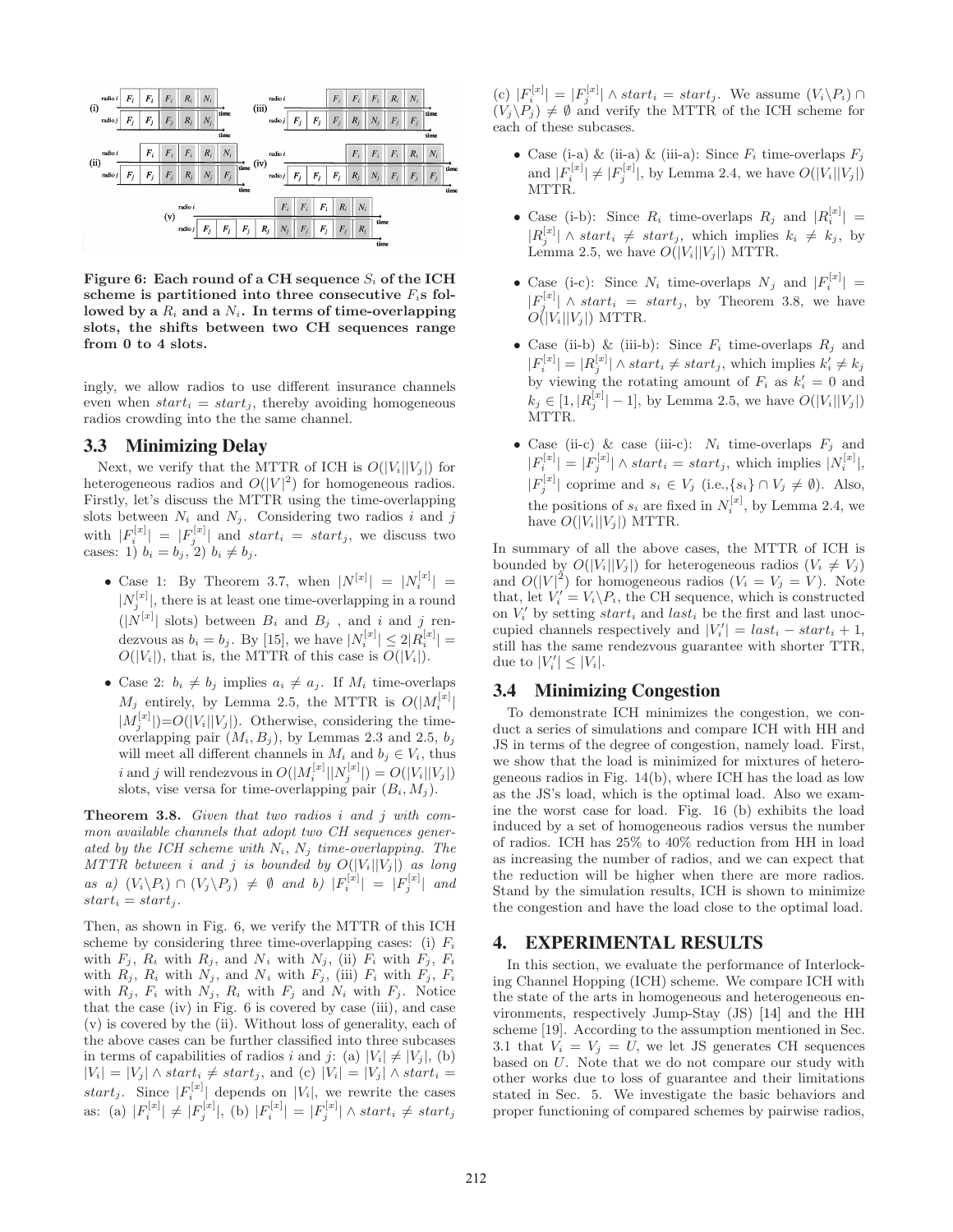and study the performance for mixtures of homogeneous and heterogeneous radios with TTR and load. We also verify the reduction on load compared with the HH scheme in the homogeneous environment.

Since timer synchronization is hard to achieve in practice, we focus on the asynchronous environment. We implement these works based on the Network Simulator 3 (NS3). WiFi MAC is modified to support the channel hopping function, and the IEEE 802.11b is adopted as the MAC layer protocol. Each radio is capable to switch amongst channels in its device capability, and is either receiving or transmitting at a time. Also, radios can detect whether a channel is idle or not. Considering the large range of currently available spectrum which is up to 3 GHz or higher, we assume 5MHz per channel and set the number of universal channels  $|U|$  to 600 by default. The period of a time slot is set to 10 ms. The ratio of non-idle channels to the universal channels is set to 0.1, where those non-idle channels are randomly selected from U. We set the default average capability  $|V| = 25$ , and control the overlapping ratio, which is the proportion of channels that can be operated by more than two radios to the union of capability  $\bigcup_i V_i$ . We set the overlapping ratio to 0.1. We focus on the affects of capabilities of radios, to avoid unnecessary complexity, we let each radio's transmission range cover other radios. Note that, a possible rendezvous is treated as a failed rendezvous if it spends more than 600 seconds, and it is *not* counted into average TTR.

#### **4.1 Pairwise Radios**

We verify the rendezvous guarantee of ICH and observe its fundamental behaviors in this series of simulation. Two radios  $i$  and  $j$  are used in a simulation run and each data point is averaged from 120 runs. We generate two different range of capabilities that  $|V|+x$ ,  $|V|-x$ , where x is randomly selected from  $[1, |V|/2]$ . First, we vary the overlapping ratio from 0.5 to 0.1. As the lower overlapping ratio indicating less common operable channels, intuitively, the TTR may get larger. In Fig. 7(a), the average TTR of JS substantially increases from 10 to 17 seconds, on the contrary, the average TTR of ICH and HH have no obvious growth. We can see the advantage that construct CH sequence by capability instead of universal channels. Fig. 7(b) shows that all these schemes can guarantee rendezvous. Since JS construct CH sequences based on U, it incurs large TTR but does not lose guarantee. Fig. 8 shows that how many ratio of rendezvous can be achieved in 60 seconds. While overlapping ratio is 0.1, JS has most TTRs larger than ICH's. Moreover, JS has more excessively large TTRs, showing that the infeasibility and instability from  $U$  affects the average TTR greatly. The HH scheme has much more rendezvous than others in the first five second. One of reasons is that, while overlapping ratio is not high, the insurance sequence containing only one channel has much higher probability to rendezvous. This advantage of the HH scheme becomes not obvious while overlapping ratio is 0.5.

Then, we change non-idle channel ratio from 0.1 to 0.5. The results are shown in Fig. 9. The effect of non-idle channel ratio is similar to overlapping ratio, that the number of common operable channels decreases while non-overlapping ratio increases. As we can see, the trends of average TTR and success rate are similar to the ones in varying overlapping ratio, and we believe that the reasons are the same. Although the one-channel insurance sequence of the HH



**Figure 7: (a) average TTR vs. overlapping ratio (b) success rate vs. overlapping ratio**



**Figure 8: Cumulative rendezvous ratio vs. time** while (a) overlapping ratio  $= 0.1$  and (b)  $0.5$  re**spectively**



**Figure 9: (a) average TTR vs. non-idle channel ratio (b) success rate vs. non-idle channel ratio**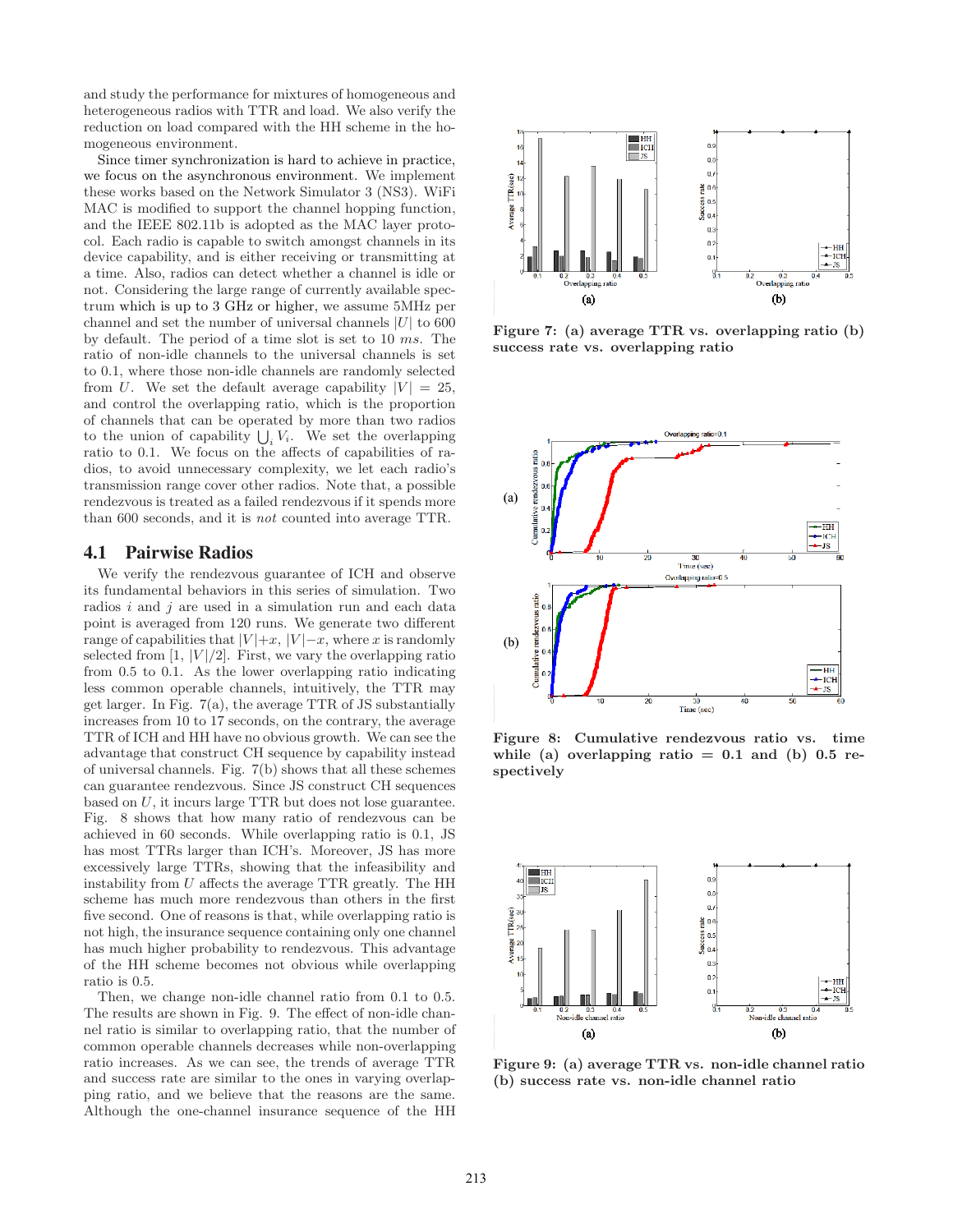

**Figure 10: (a) average TTR vs. device capability (b) success rate vs. device capability**



**Figure 11: Cumulative rendezvous ratio vs. time while (a) device capability = 20 and (b) 60 respectively**

scheme may speed up the TTR, it takes a risk that onethird of the time will be wasted while the starting channel is non-idle. In the Fig. 9(b), we find that the success rate of the HH is not 1 while non-idle ratio is 0.3. We believe that is because non-idle insurance channel delays TTR to be larger than 600 seconds. Another reason may be most of common operable channels happen to be non-idle in that case.

Next, we change average capability  $|V|$  from 20 to 60. We may think that the performance of JS may be better while  $|V|$  is closer to  $|U|$ , where the environment seems more homogeneous. The results are shown in Fig. 10. The TTR of ICH and HH increase as we expected, but TTR of JS also increases due to the heterogeneity of radios. However, ICH and HH still have much lower TTR. Again, the advantage of one-channel insurance sequence of the HH scheme appears in Fig. 11, that reduces much of its average TTR. Overall, the ICH scheme have better performance while  $V_i \neq V_j$ .

#### **4.2 Mixtures of Homogeneous and Heterogeneous Radios**

In this set of simulation, we generate three kinds of heterogeneous radios and five radios for each kind. Similar to the trends in the above pairwise cases, in Fig.  $12(a)$  and



**Figure 12: Mixtures of homo & hetero radios: (a) average TTR vs. overlapping ratio (b) load vs. overlapping ratio**



**Figure 13: Mixtures of homo & hetero radios: cumulative rendezvous ratio vs. time while (a) overlapping ratio = 0.1 and (b) 0.4 respectively**

14(a), TTR of ICH and the HH are stable to overlapping ratio and non-idle ratio while TTR of JS changes largely. Shown in Fig. 13 and 15, ICH can complete all possible rendezvous within one minute while JS cannot. ICH even can achieve 90% rendezvous in 10 seconds. In Fig. 12(b) and 14(b), we show that ICH reduces the load by 25% from HH for heterogeneous radios, and the load of ICH is low as JS. Note that, mentioned in Sec. 3.1, JS is load-balanced and has optimal load. On the whole, ICH has low TTR and low load for mixtures of heterogeneous and homogeneous radios.

## *4.2.1 Worst Case for Load*

As mentioned in Sec. 3.1, the load will be worst while the mixtures consisting of homogeneous radios only. We verify the load reduction of ICH compared to the HH in the homogeneous environment. We vary the number of homogeneous radios from 10 to 40, as exhibited in Fig. 16, while the average TTR of ICH is competitive with HH, the ICH largely reduces the load by 35% to 50% from the HH. This is because that the congestion gets severer quickly due to the high load of the HH scheme. The load non-intuitively decreases while number of radios increases, however, the number of radios,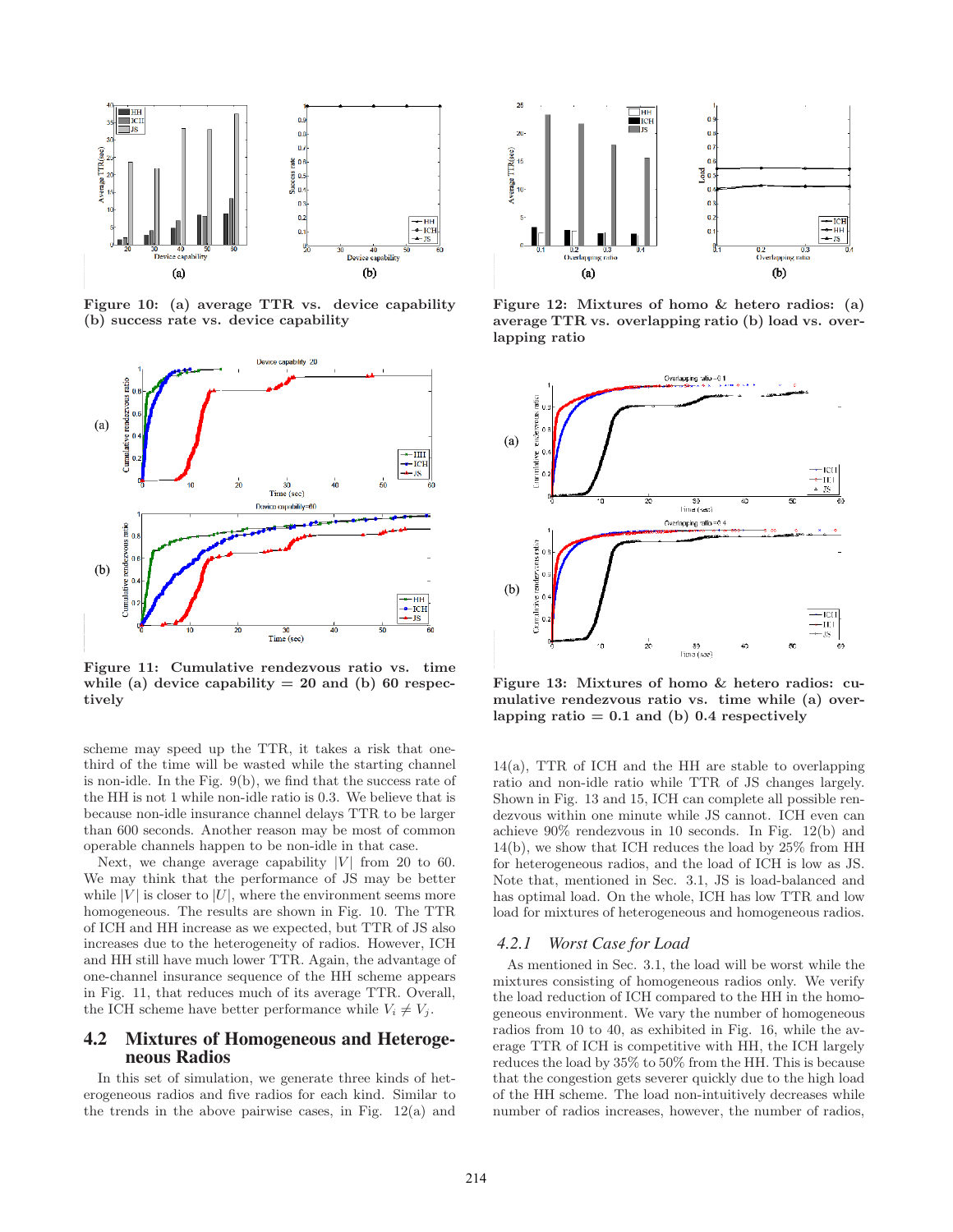

**Figure 14: Mixtures of homo & hetero radios: (a) average TTR vs. non-idle channel ratio (b) load vs. non-idle channel ratio**



**Figure 15: Mixtures of homo & hetero radios: cumulative rendezvous ratio vs. time while (a) non-idle channel ratio = 0.1 and (b) 0.4 respectively**



**Figure 16: Multiple homogeneous radios: (a) average TTR vs. number of radios (b) load vs. number of radios**



**Figure 17: Multiple homogeneous radios: cumulative rendezvous ratio vs. time while number of radios = 15 and 40 respectively**



**Figure 18:** (a) The mapping grid of  $V_i = \{0, 1, 2, 3\}$  (b) Let  $|V_i| = 5$  and  $V_i \cap V_j = \{2\}$ , the mapping grid of  $V_j$ **only shows assignments of channel 2, and marks the corresponding slots** V*<sup>i</sup>* **hops to channel 2. It cannot** guarantee rendezvous in  $\tilde{O}(|V_j|^2)$  (or  $O(|V_i||V_j|)$ ) slots.

which hop to the same channel at the same slot, increases. Therefore the congestion becomes more serious when using the HH scheme. Also, the HH has impact of congestion on its immediate slowing down of TTR, where the up-left angle becomes smooth as seen in Fig. 17. This set of simulations show that the ICH is robust to congestion.

## **5. RELATED WORK**

The typical blind rendezvous technique is Channel Hopping (CH). Traditionally, CH schemes for homogeneous radios can be divided into synchronous and asynchronous depend on their environments. In the synchronous environment, the timer is synchronized among all the radios, so that all the radios can start and hop to a channel simultaneously [13, 20, 17, 3]. However, timer synchronization may not be easily achieved in practice. Asynchronous homogeneous CH schemes are proposed. Bian et al. [5, 4] proposed A-MOCH, and Sym-ACH. A-MOCH requires senders and receivers are known in advance which are not likely known before rendezvous. Sym-ACH assumes each node has an unique ID, and the MAC address seems the only choice, causing the  $2^{48}O(|V|^2)$  MTTR. DaSilva et al. [10] proposed another CH scheme under the condition that all radios have the same available channels. Zhang et al. [21] proposed the Asyn-ETCH that needs to pre-construct possible schedules with guaranteed rendezvous, but it is not likely to pre-construct overlapping schedules while  $V_i \neq V_j$  and  $V_j$  is unknown by i. Lin et al. [14] proposed the JS that uses jump and stay patterns, with length of  $2|V|$  and  $|V|$  respectively, to ensure rendezvous even when timers are not synchronized.